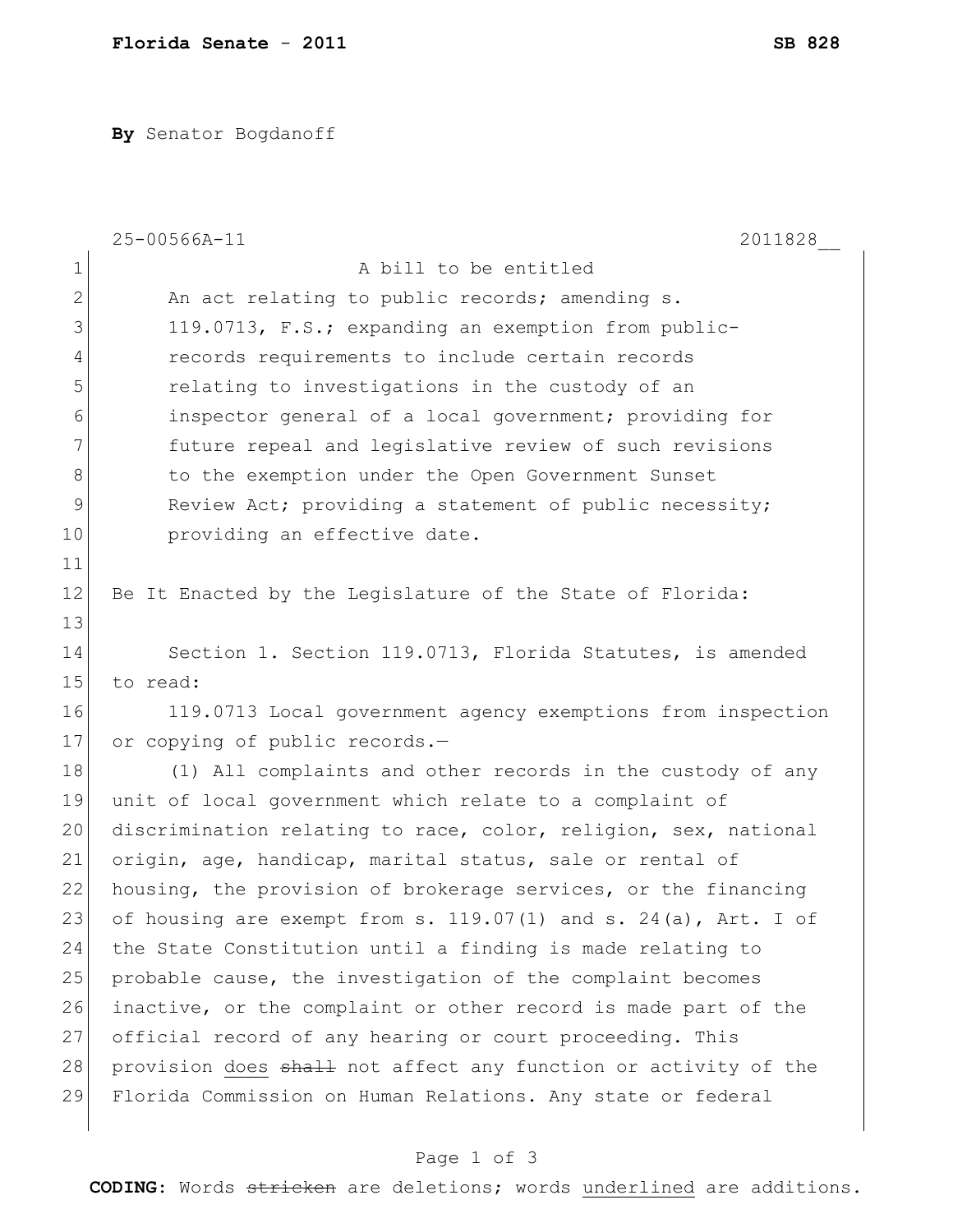25-00566A-11 2011828\_\_ agency that is authorized to have access to such complaints or records by any provision of law shall be granted such access in 32 the furtherance of such agency's statutory duties. This 33 subsection does shall not be construed to modify or repeal any special or local act. (2)(a) The audit report of an internal auditor and the investigative report of the inspector general prepared for or on behalf of a unit of local government becomes a public record when the audit or investigation becomes final. As used in this subsection, the term "unit of local government" means a county, 40 municipality, special district, local agency, authority, 41 consolidated city-county government, or any other local governmental body or public body corporate or politic authorized or created by general or special law. An audit or investigation becomes final when the audit report or investigative report is presented to the unit of local government. Audit Workpapers and 46 notes related to such audit and information received, produced, 47 or derived from an investigation report are confidential and 48 exempt from s. 119.07(1) and s. 24(a), Art. I of the State Constitution until the audit or investigation is complete 50 completed and the audit report becomes final or when the investigation is no longer active. (b) Paragraph (a) is subject to the Open Government Sunset

53 Review Act in accordance with s. 119.15, and shall stand 54 repealed on October 2, 2016, unless reviewed and saved from 55 repeal through reenactment by the Legislature.

56 (3) Any data, record, or document used directly or solely 57 by a municipally owned utility to prepare and submit a bid 58 relative to the sale, distribution, or use of any service,

## Page 2 of 3

**CODING**: Words stricken are deletions; words underlined are additions.